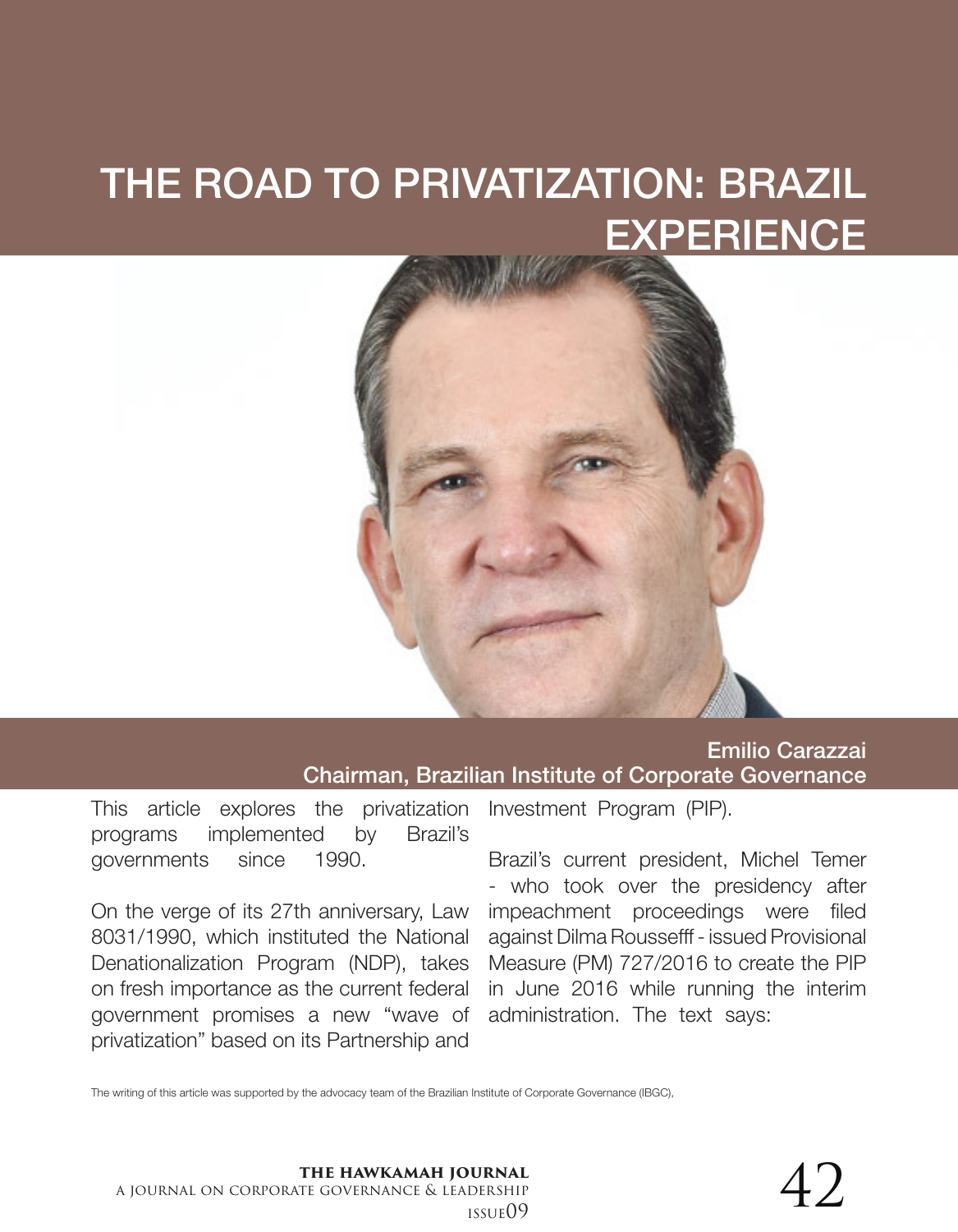"The PM therefore determines that the PIP will be made up of: (i) public infrastructure projects based on partnership agreements entered into by the federal government's agencies of direct and indirect public administration; (ii) public infrastructure projects that are delegated or supported by the federal government and are based on partnership agreements entered into by State, Federal District or Municipal agencies of direct or indirect public administration; and (iii) other measures instituted by the National Denationalization Program referred to in Law 9491/97".

The current federal government's efforts to rekindle the privatization process are praiseworthy. According to article 173 of Brazil's Federal Constitution, the state should only pursue business activities "when necessary to address issues of national security or relevant public interest". Created 29 years ago, the spirit of this constitutional rule has been ignored by a number of groups that have specific interests in the income generated by the extensive value chains established by state-owned enterprises.

Created in the 1940s, Brazil's first major state-owned enterprises – with the exception of Banco do Brasil (1808) and Caixa Econômica Federal (1861), which were set up in the 19th century – were founded to support Brazil's economic development, which was to be led by the state. As private sector manufacturing was still in its infancy, these enterprises were a quick solution to help boost Brazil's economic growth. The creation of stateowned enterprises peaked in the 1970s,

the period known as Brazil's "economic miracle", during the military dictatorship.

However, in the two following decades, this process was reversed and denationalization began. What is called the "lost decade", between 1980 and 1990, sparked efforts to privatize Brazil's state-owned enterprises. During this period, marked by great social, political and economic upheaval, the state-owned business model become outmoded; the country faced uncontrollable triple-digit annual hyperinflation; Brazil's industrial base became obsolete and public accounts fell apart; and people saw their purchasing power reduced to ashes.

Brazil's denationalization process took shape and gained strength during the administration of Fernando Collor de Mello – whose presidency began in 1990 but was interrupted by impeachment proceedings in 1992. His plan for government was clearly intended to create a more open economy and increase international competition; it was also aligned with the neoliberal policies from the 1989 Washington Consensus – a set of policy prescriptions formulated by economists from financial institutions such as the IMF, World Bank and International Bank for Reconstruction and Development (IBRD).

During his inaugural speech to Congress on March 15, 1990, Collor outlined the bill that would eventually become the National Denationalization Program (NDP) instituted by Law 8031/1990. He highlighted that privatization was capable of increasing "administrative and productive efficiency as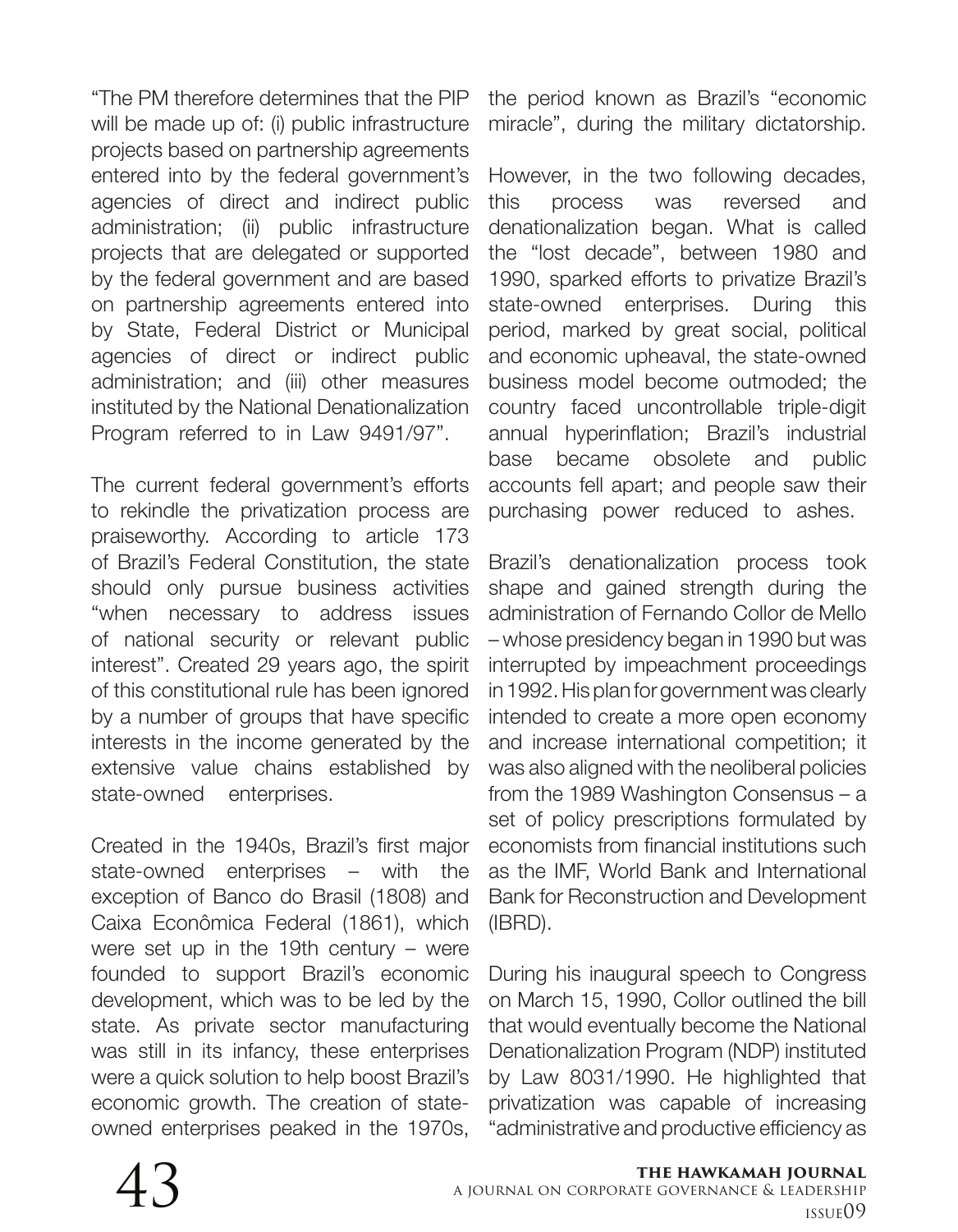well as generating fresh investment, which would help increase the supply of basic goods at lower prices". Collor believed that denationalization would not be limited to just selling off companies, it should also offer the private sector concessions to run public utilities and carry out public works, subject to legal regulation.

This meant the NDP became something quite different from the privatization movements of previous administrations. It fundamentally redefined state intervention in the economy. Its main goals were to reduce public debt, rekindle business investment, modernize Brazil's industrial base and strengthen the capital markets. At the time, companies placed in the privatization program were responsible for basic industrial infrastructure, such as steel (Usiminas), petrochemicals and fertilizer manufacturing. Eighteen of Brazil's 68 state-owned companies were privatized during the Collor era.

Itamar Franco took over the presidency after President Collor was impeached and forced to stand down. During his administration, denationalization lost some of its impetus, but not its importance. There were two massive privatizations during his presidency: Companhia Siderúrgica Nacional (CSN) and Embraer, the latter an icon of Brazil's aeronautical industry and

the world's fourth-largest company in that sector.

However, despite gaining a boost during Collor's administration and continuing during Itamar Franco's, privatization really took off during the two consecutive administrations of President Fernando Henrique Cardoso (1995-2002), who followed Itamar Franco. FHC worked intensely with Congress to privatize major state-owned enterprises in the telecoms (Telebrás), power (Eletropaulo and Light) and mining (Companhia Vale do Rio Doce) sectors, as well as a number of stateowned banks. The process also whipped up a lot of controversy. Between 1990 and 2004, federal and state governments generated revenues of US\$106 billion<sup>1</sup>, however Brazil's borrowings continued to grow – Brazil's public debt, which was 30% of GDP in July 1994, jumped to 60% of GDP in July  $2002<sup>2</sup>$ , when the privatization process reached its peak.

When President Luiz Inácio Lula da Silva took office (2003-2010), privatization started to change shape. Instead of selling off large companies, the government started selling concessions, particularly for federal highways and hydroelectric power stations (Jirau and Santo Antônio). During the PT administration (the Workers' Party, PT, is the party of former presidents Luiz

<sup>1</sup> BNDES. 2015, in: https://web.bndes.gov.br/bib/jspui/bitstream/1408/6762/3/PND\_2014\_P.pdf.

<sup>2</sup> IPEA, in: http://www.ipeadata.gov.br/ExibeSerie.aspx?serid=38388.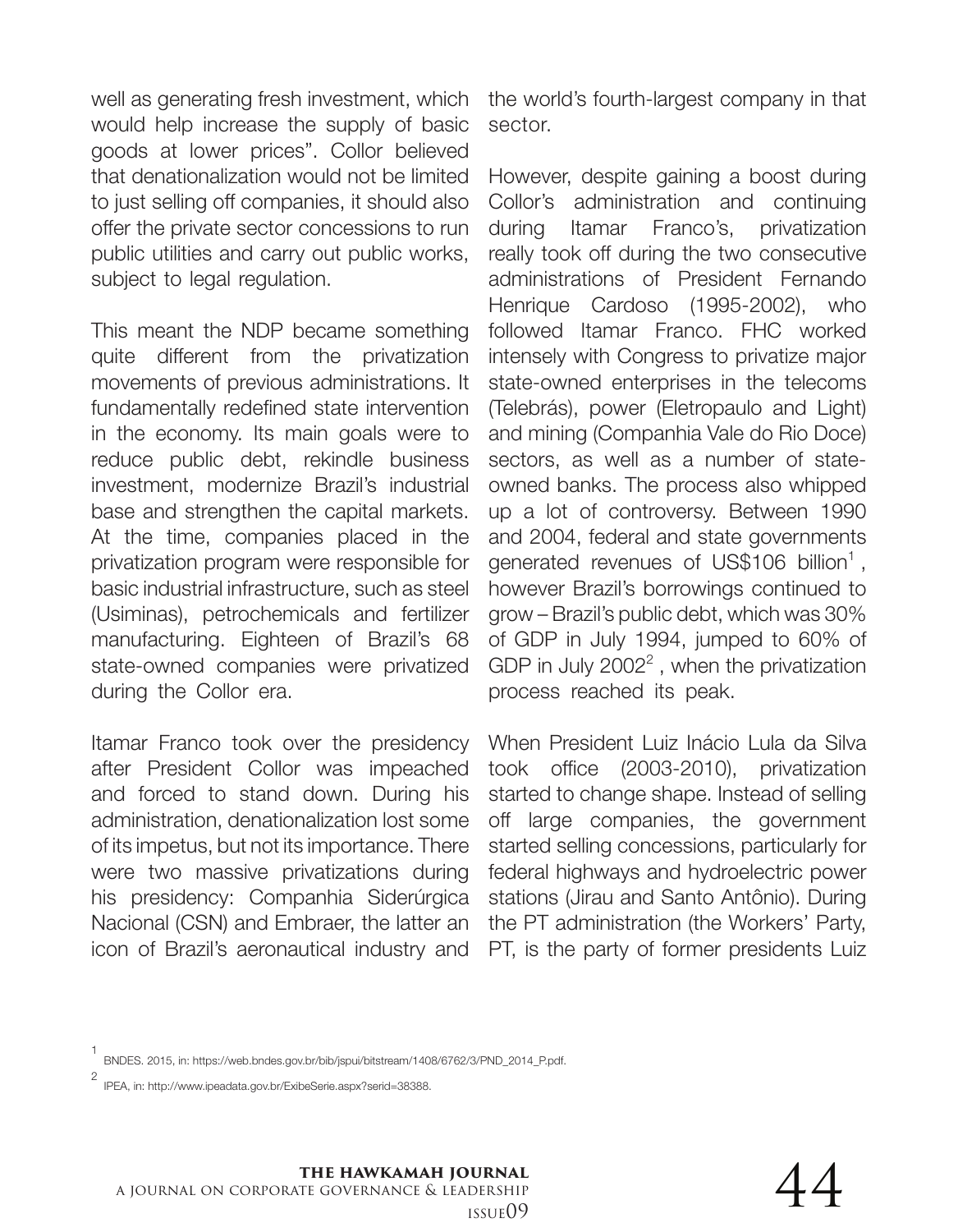Inácio Lula da Silva and Dilma Rousseff), the process intended to become "more socially oriented" as it rewarded companies bidding for concessions that offered the lowest end-user tariffs. Lula's successor, Dilma Rousseff, continued the policy and extended concessions into other major sectors including ports, railways and airports (Guarulhos-SP, Galeão-RJ, Viracopos-SP, Brasília-DF and Confins-MG). That format ended up frustrating its objective, in many cases, since the premises assumed for the economic models revealed inconsistences over time. Right now, it is being thoroughly scrutinized and redesigned based upon more solid economic projections.

Petrobras may also illustrate the shift of perspective from FHC to PT (the corruption debate is not being considered here). Fernando Henrique Cardoso enacted the conspicuous "break" of Petrobras monopoly in the oil exploration business. Though some Petrobras' privileges had been preserved, from that time on, foreign companies were allowed to explore for new reserves in Brazilian territory, including its alluring extension, which was the continental submarine platform.

The following government, marked by a biased "statism", pushed the pendulum toward the opposite direction, mandating that, for any new exploration area licensed, Petrobras would have to keep a participation of at least 30%. On top of that, the federal government commanded

Petrobras to acquire a minimum percentage of local machinery and equipment. Those two guidelines have been deeply criticized, since they have engendered extreme setbacks. First, the current debt burdening of the company and second, overprice and inefficiency at the company´s acquisition and building processes.

## **Performance**

Overall, privatizations revenues generated between the Collor administration and Dilma's first presidency (1990–2014) brought in US\$106.2 billion for both state and federal governments. Federal privatizations included those allowed under Law 9491, dated September 9, 1997, which created the NDP, and the General Telecommunications Act – Law 9472, dated July 16, 1997.

The most recent report from the Brazilian Development Bank, BNDES<sup>3</sup> provides an overview of Brazilian privatizations between 1990, when the NDP was created, and December 2014, including not only revenues from NDP program privatizations, but also those raised by Brazil's states from their own privatization programs and those from the sale of federal telecommunication companies.

Between 1990 and 2014, the NDP generated the equivalent of US\$31.1 billion from company sales and disposals of a number of minority shareholdings. This sum, in addition to the value of debt

<sup>3</sup> https://web.bndes.gov.br/bib/jspui/bitstream/1408/6762/3/PND\_2014\_P.pdf.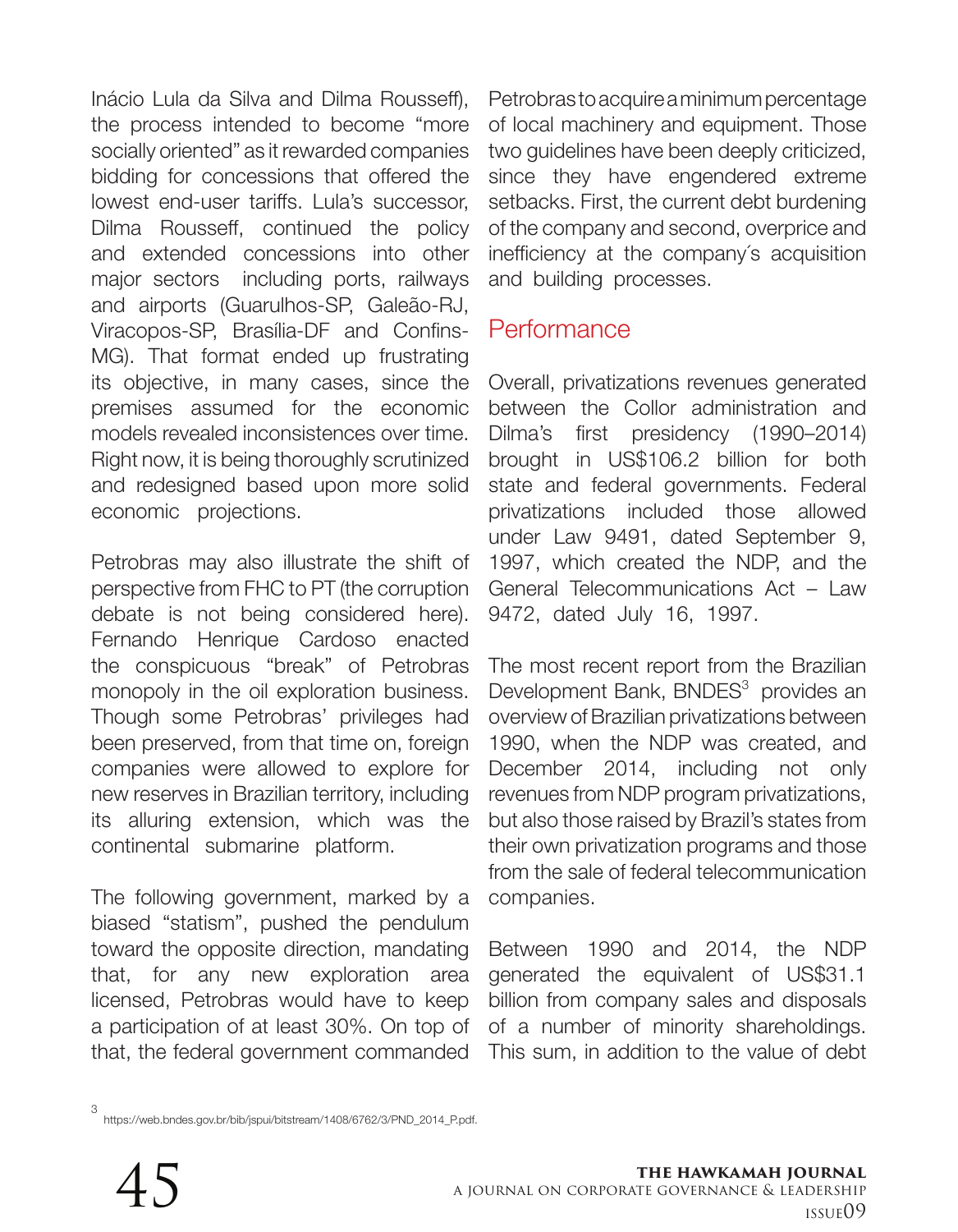transferred to the private sector, worth around US\$9.2 billion, means that overall, the NDP generated something in the region of US\$40.3 billion.

There is little recent literature evaluating the NDP. The research offering an overall assessment of the program dates back to the end of the 1990s. There are more recent studies that have attempted to understand certain specific aspects and repercussions of the NDP, such as the program's impact on the energy sector in Brazil's Northeast region. The results describe one significant outcome: privatization was good financially, i.e. it benefited shareholders. However, the same cannot be said from a technical standpoint (service quality), i.e., as far as consumers are concerned, privatization did not result in any significant  $improvements<sup>4</sup>$ .

A study carried out by researchers at the University of São Paulo looked at data from 102 privatized manufacturing companies and a control group of publicly listed companies, made up of 20 state-owned enterprises and 158 private sector companies. On one hand, the results indicate that efficiency rose at these companies after privatization. More specifically, an increase in profits and operational efficiency could be observed. Apparently, the fact that these companies

could no longer count on financial support from the state had a significant impact on their financial structures, and researchers observed an increase in current liquidity and a reduction in long-term debt. On the other hand, the effects of privatization on investment, output levels, dividend payments and taxation are less clear<sup>5</sup>.

According to these academic studies, the effective outcome of the privatization programs implemented by Brazil's governments over the past 27 years is unclear, as there is no data showing any significant improvement in the services provided by these private companies nor the way the federal government allocates these assets in order to maximize net social benefit, rather than simply pay off debt.

Constant oversight is needed to ensure the services from privatized companies improve and to verify whether privatization and revenue goals are achieved and whether public capital is being properly reallocated. As a result, regulatory agencies were created with the mission of supervising the public services transferred into the private sector. The advent of these agencies was, on one hand, an attempt to protect regulatory activity from political party interference and, on the other, to avoid the type of conflict caused by inappropriate state interference, as majority shareholder, by giving the



<sup>4</sup> Silvestre, Bruno dos Santos et al., 2010, "Privatization: Good or Bad? Lessons from the Electrical Energy Distribution Sector in Brazil's Northeast", Revista de

Administração de Empresas – RAE/FGV, São Paulo, vol. 50, n. 1, pp. 94-111.

<sup>5</sup> Anuatti-Neto, Francisco et al., 2005, "The Effects of Privatization on the Economic and Financial Performance of Privatized Companies", Rev. Bras. Econ., Rio de Janeiro, vol. 59, n. 2.